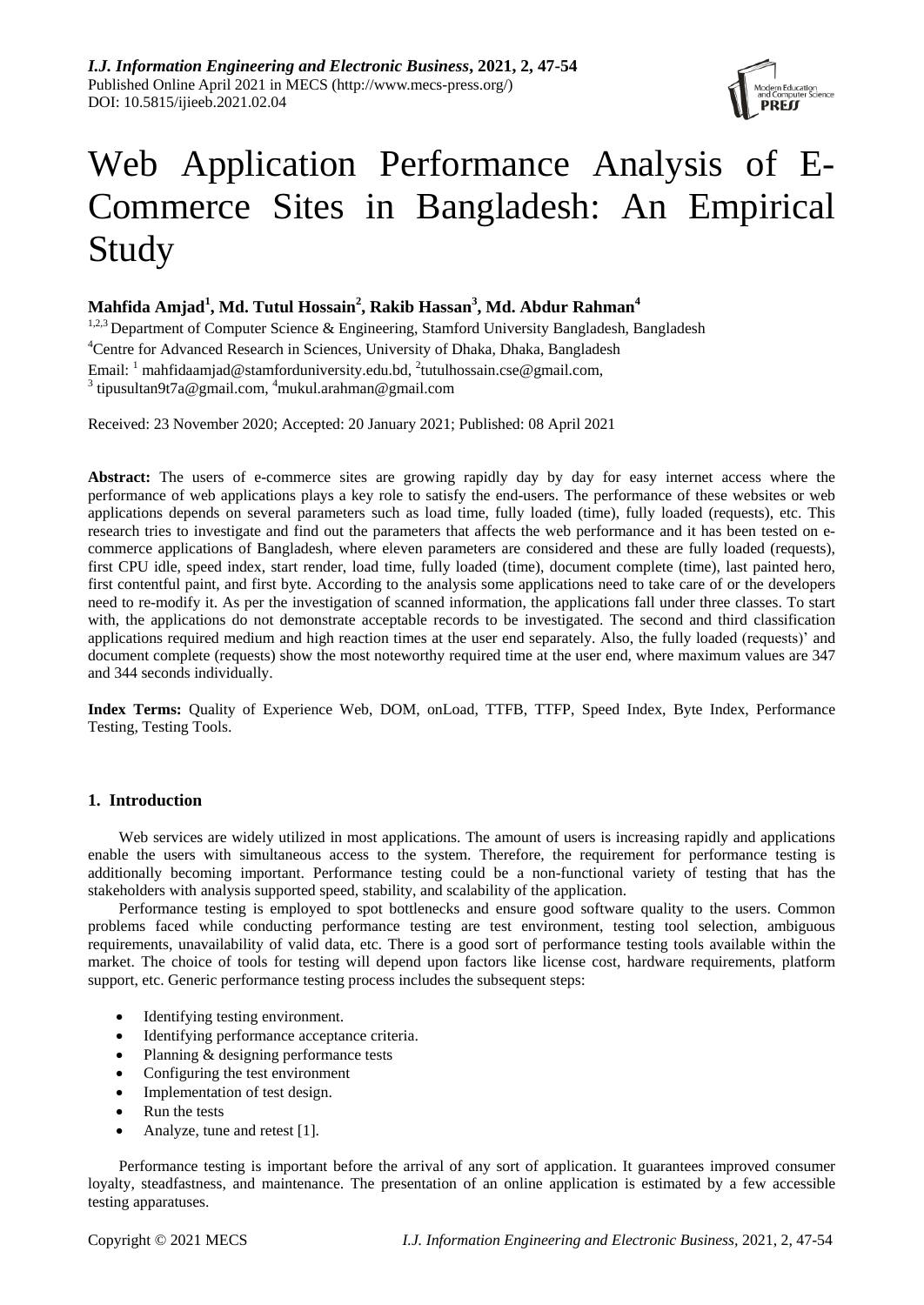This paper will attempt to discover the accompanying inquiries

- What are the key highlights or boundaries of execution examination of any internet business webpage?
- Which boundaries influence most the client experience of sites or web applications?
- How to distinguish the reaction season of the framework under the expanding heaps of the clients?

Furthermore, subsequently, the destinations of this examination can be plot as follows-

- To distinguish the boundaries for execution assessment of online business locales.
- To recognize the most influenced boundary for the client experience of online business locales.
- To recognize the reaction season of the web applications for assessing execution.

In this paper, fully and partially open source tools have been used to scan some e-commerce applications. Web applications providing e-commerce services for an outsized number of shops in Bangladesh are considered to be analyzed. The chosen ten applications include small, medium, and huge level e-commerce service, providers. And this paper is not mentioning the names of the e-commerce sites considering the privacy issues. The performance of the websites is measured supported eleven parameters and these are fully loaded (requests), first CPU idle, speed index, start render, load time, fully loaded (time), document complete (time), last painted hero, first contentful paint, first byte. The numeric data has been collected using three reputed webpage performance testing tools WebPageTest, PageSpeed Insights and Gtmetrix.

According to the analysis this paper finds that fully loaded (requests) and document complete (requests) parameters indicate highest required time at users-end, where maximum values are 347 and 344 seconds respectively.

The rest of this paper is organized as follows; Section 2 discusses the related work. Section 3 is about the parameters of performance estimation of web applications. Section 4 and 5 illustrates the empirical data collection methodology, findings and data analysis respectively. Finally, Section 6 concludes this paper with conclusion.

## **2. Related Work**

The knowledge and application tools to automate performance testing are important for ensuring software reliability and quality. This section will discuss some existing works of performance analysis of websites.

A user behavior model has been proposed based on the log file from user navigation in [3]. They used five indexes to measure the performance; these are service response time, service path length, service utilization, service implementation rate and access error rate. A web performance simulation with trend analysis of the system under test (SUT) has been done in [2]. For achieving this system requires input information, like Monitoring Points and Static-Information about the SUT. The paper [5] investigated some performance testing tools i.e. Apache JMeter, NeoLoad, and Loadster is done based on usability test parameters & performance parameters. System performance testing indicators, performance testing methods and performance optimization strategies are discussed in [4] based on three aspects: browser access, server and data storage. An empirical analysis of e-commerce based web applications to evaluate the current web application security scenario in Bangladesh has been depicted in [6]. A static-analysis approach has been proposed in [10] that automatically constructs a model of each webpage during a given application. A page model may be a code fragment in the same language because the server-side code, which faithfully over approximates the possible elements of the page further because the control flows and data flows because of these elements. The server-side code in conjunction with the page models then becomes a typical (non-web) the program, thus amenable to analysis using standard code-based tools. In [11] it has shown that in a very controlled environment it can significantly enhance the performance of web applications employing a small set of performance enhancement techniques with a complete implementation time starting from 10 to 50 working hours for applications running on one multiple role (e.g. web, proxy, application) server. A resource allocation approach for performance testing for web applications has been introduced in [12] which maximize resource utilization and improve load balance between resources. It monitors tasks or resources status as fault handling strategies that can handle any failure occur whether a resource failure or failure during task execution. In [13] it examines quality of a website by using Webqual 4.0 methodology to see the importance of that quality using IPA (Importance Performance Analysis). To test microservice web application [14] uses the RESTful API and the RabbitMQ method under various numbers of users to compare and evaluate their performance in different circumstances. In [15] usability evaluation using four different evaluation methods Feedback Capture after Task (FCAT), Retrospective Think Aloud (RTA), Retrospective Think Aloud with Eye Movement (RTE) and observation has been performed for an ecommerce website with a group of potential consumers with age range of 18-22.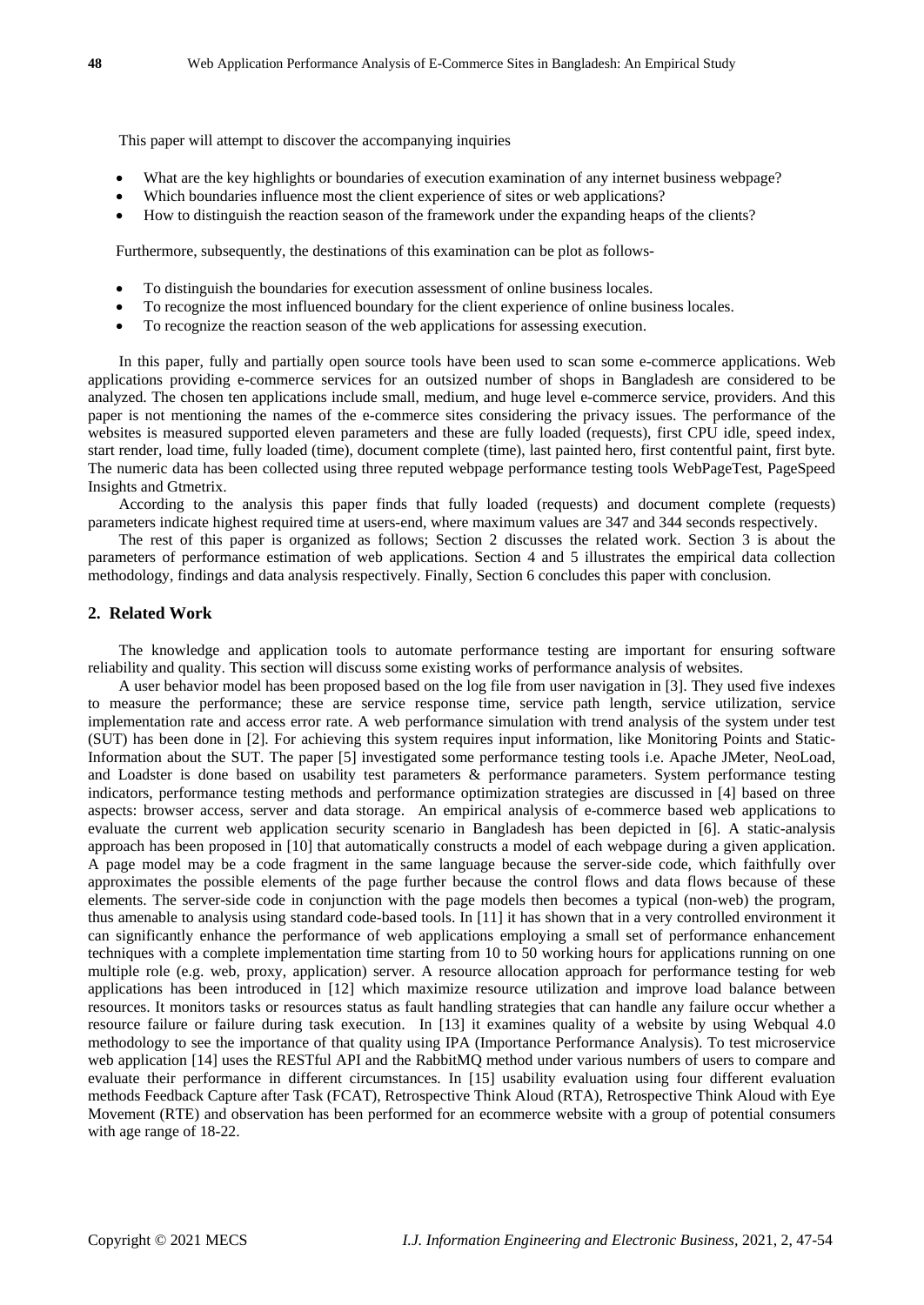#### **3. Parameters for Performance Estimation of Web Applications**

Most Website performance testing tool measures the performance of some common parameters supported variety of tests. Web Performance Testing is executed to provide accurate information on the readiness of an application through testing the onsite and monitoring the server-side application.

## *A. Load Time*

The Load Time is measured due to the time from the start of the initial navigation until the beginning of the window load event (on load). Page load time may be an internet performance metric that directly impacts user engagement and a business's bottom line. It indicates how long it takes for a page to totally load within the browser after a user clicks a link or makes a missive of an invite [7].

#### *B. First Byte*

The First Byte Time (TTFB) also known as First Byte measures the time elapsed between the moment an internet user makes an HTTP request, like loading a webpage, to the time the first byte is received by the client's browser [7].

#### *C. Start Render*

The Start Render time is measured because the time from the start of the initial navigation until the first non-white content is painted to the browser display. The start Render gives the time necessary for a primary element to render on the page, no matter its size or its importance for the user. This could be a background color, a text, or else, but in every case; a sturdy sign is distributed to the visitor: the page is rendering, operations are ongoing and also the rest of the content should come [7].

## *D. Speed Index*

The Speed Index is expressed in milliseconds and obsessed with size of the view port. It is the common time at which visible parts of the page are displayed [9].

## *E. Last Painted Hero*

Last Painted Hero might be an artificial metric that shows the user when the last piece of critical content is painted. It keeps reading to seek out how Last Painted Hero works, why (and how) the contents are created and therefore the way it can facilitate user's perceive relating the speed of the online pages [8].

## *F. First CPU Idle*

First CPU Idle measures when a page is minimally interactive, or when the window is quiet enough to handle user input. Generally, it occurs when most, but not necessarily all visible UI elements are interactive, and also the program responds, on average, to most user input within 50ms [8].

#### *G. Document complete*

Document complete is also some extent where the browser on load event fires and is typically when all of the static page content has loaded [8].

#### *H. Fully Loaded Time*

The fully loaded time is measured due to the days from the beginning of the initial navigation until there are 2 seconds of no network activity after the document complete. This might usually include any activity that is triggered by JavaScript after the foremost page loads [8].

## *I. Requests*

This is the quantity of requests that had to be made by the browser for pieces of content on the page (images, JavaScript, CSS, etc.)It is an information request message from a client to a server over the hypertext transfer protocol (HTTP). For images, text, or pages to be delivered to the user browser, it has to request to fetch that data and uses an HTTP request to try and do exactly that [2].

#### *J. Bytes In*

Bytes in is the amount of information that the browser had to download to load the page. It is also commonly mentioned as Page Size [2].

#### *K. Time to Interactive*

Time to Interactive (TTI) is a non-standardized web performance progress metric defined as the point in time when the last long task finished and was followed by 5 seconds of network and main thread inactivity. Time to interactive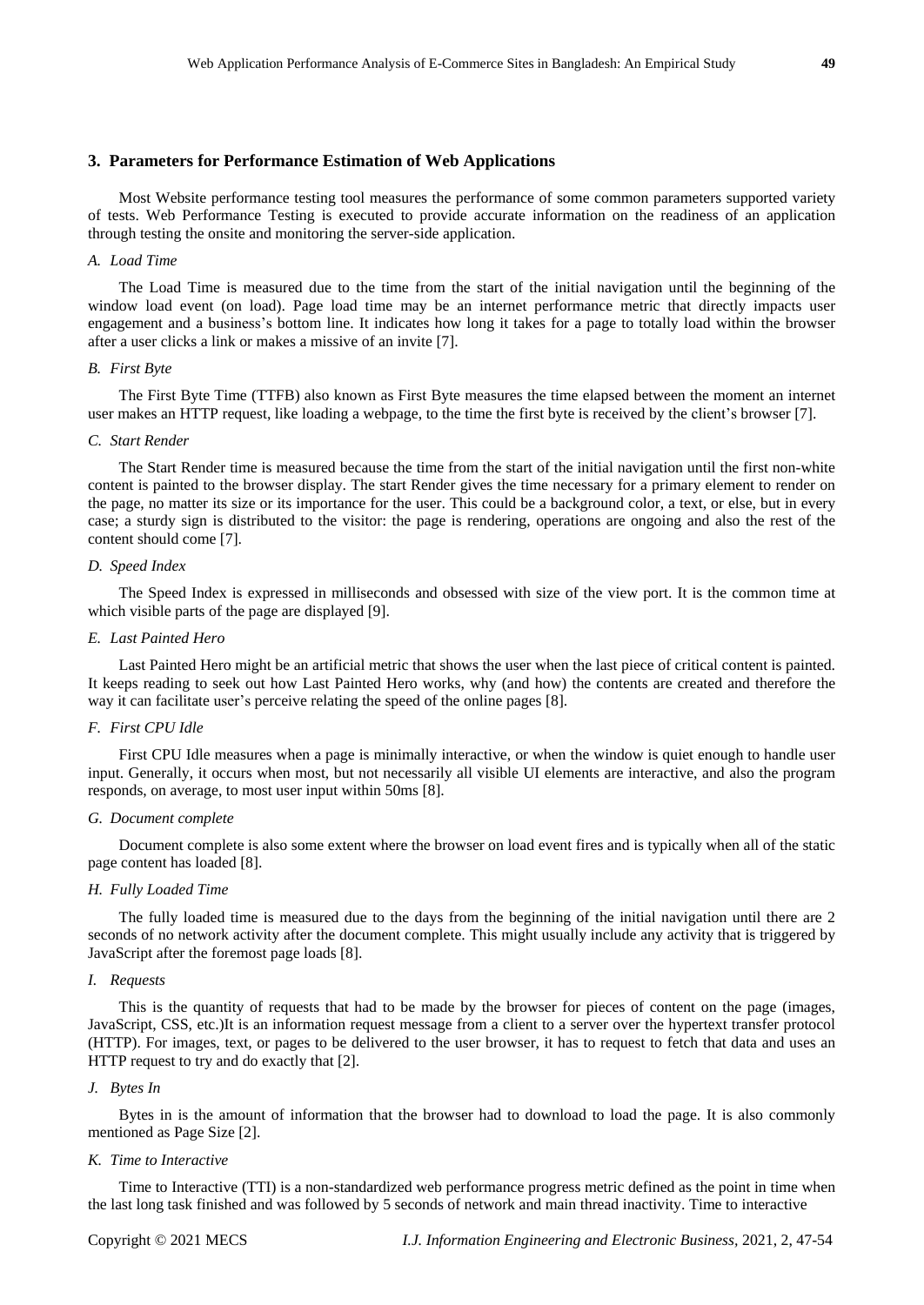gives users a deeper insight into how the website is perceived on the web site user's side of the browser [2].

#### *L. Max Potential First Input Delay*

First input delay measures the time from when a user first interacts together with your site, like clicking a button, to the time when the browser is truly ready to answer that interaction [2].

#### *M. First Meaningful Paint*

First meaningful paint is that the time it takes for a page's primary content to look on the screen. It is used as an approximation of first meaningful paint but it often catches non-meaningful paints like headers and navigation bars [2].

#### *N. Largest Contentful Paint*

Largest contentful paint (LCP) is a crucial, user-centric metric for measuring perceived load speed as it marks the page load timeline when the page's main content has been loaded [2].

## *O. Cumulative Layout Shift*

Cumulative layout shift measures the assemblage of all individual layout shift scores for each unexpected layout shift that happens during the complete lifespan of the page. A layout shift occurs any time a visual element changes its position from one frame to the subsequent [2].

## **4. Empirical Data Collection**

The web application performance metrics play vital role for having good user experience. The good performance increases usability of the application as well as user satisfaction. To this end, performance related data are collected using different tools for e-commerce web applications in Bangladesh.

Several enterprise e-commerce web applications are scanned with different web tools named as webpage test, google page speed insights and gtmetrix. The data are analyzed based on different performance ability parameters such as load time, start render, speed index, largest contentful paint, etc.

#### *A. Performance Data Scanning Tool Selection*

Performance of a web application can be measured by several available testing tools. In this research, fully and partially open source tools are used to scan large e-commerce applications. Among the available web testing tools WebPage Test, Google Page Speed Insights, Gtmetrix are the prominent which are selected and used in this investigation. The short description regarding these tools is given below.

- **Webpage Test**: Webpage test is one of the most popular and free tool for measuring webpage performance. This tool supports web performance testing on users' site from different locations across the world using different browsers.
- **PageSpeed Insights**: The web page insight score is identified with PageSpeed Insights tool. This performance report is generated from a page on both mobile and desktop devices. Using the scanned report, suggestions can be provided on how that page may be improved.
- **Gtmetrix**: This is an excellent tool to detect page speed information using different location, browsers, connection speed and more. Those collected reports are analyzed to make web page faster than previous. This is a free tool for web page speed performance analysis using Google Page Speed and YSlow.

## *B. E-Commerce Web Application Selection*

Web applications providing e-commerce services for large number of retailers in Bangladesh are considered to be analyzed. The selected applications includes small, medium and large level e-commerce service providers where varieties of technologies are used as development frameworks and tools such as Google Analytics, Google Tag Manager, Nginx, Web pack, Criteo, Ink, React, Tengine, Zepto, jQuery, Express, Node.js, Font Awesome, Google Font API, IIS, Microsoft ASP.NET, OWL Carousel, Sweet Alert, Twitter Bootstrap, jQuery UI, Windows Server, Cloud Flare, Crazy Egg, Ion icons, Algolia Real-time Search, PHP, Apache, CentOS, Magento, Prototype, script.aculo.us, NopCommerce, Light box, jQuery Mobile, Payment gateway.

#### *C. Environment Setup*

The workstation with 2.00 GHz Intel core i7 CPU, and 6GB primary memory, Windows 10 OS and 15 Mbps internet connection are used for this empirical data collection. However, CPU 2.00 GHz Intel core i5 or higher, RAM 6GB or higher, GPU not depended on GPU, HDD free space or higher and Internet Speed 10 Mbps or higher setup is recommended.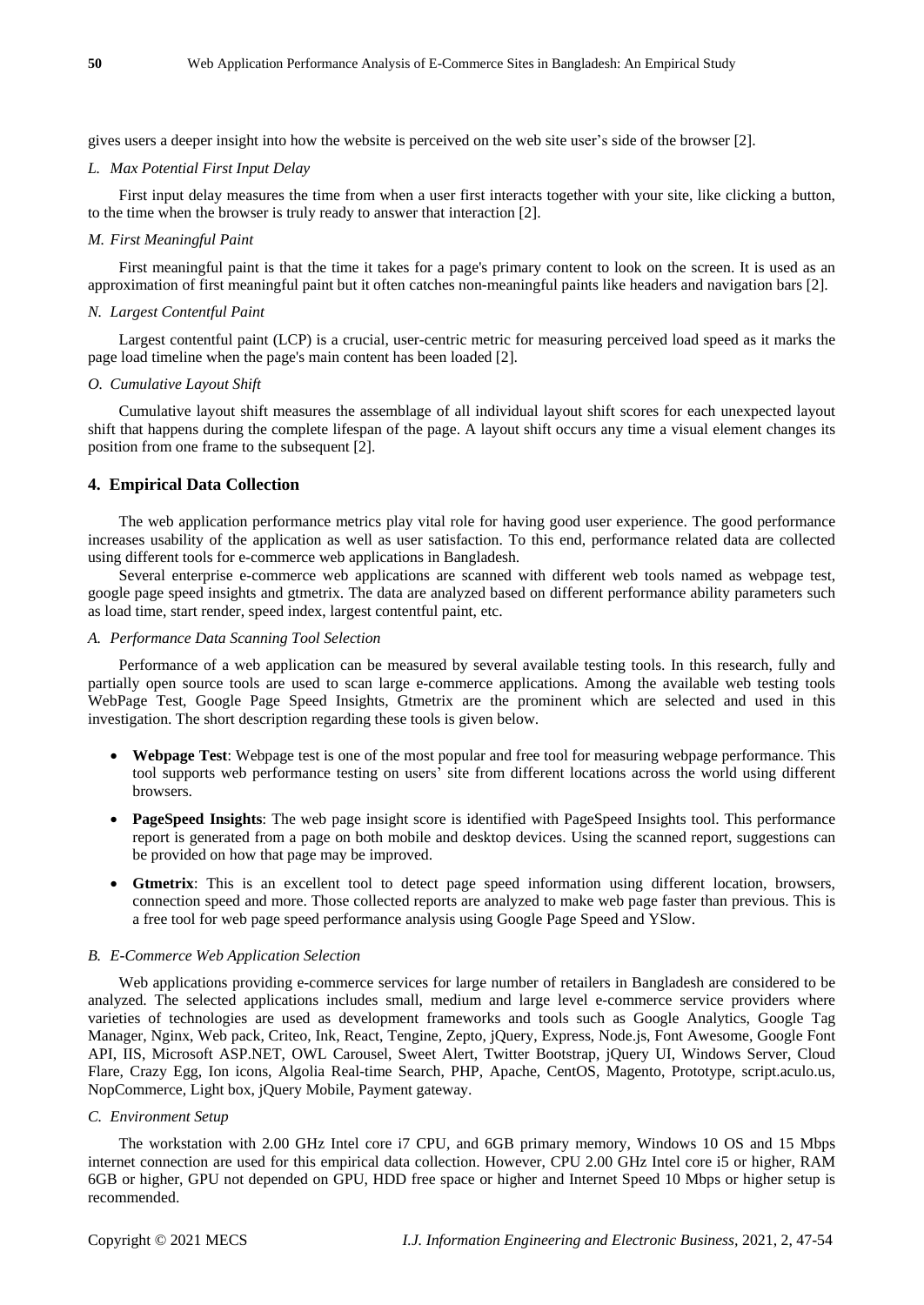| Performance                       | Site <sub>1</sub> | Site <sub>2</sub> | $\text{Site}_3$ | $\text{Site}_4$ | $\text{Site}_5$ | $\text{Site}_6$ | $\text{Site}_7$ | Site <sub>8</sub>        | Site <sub>9</sub> | Site <sub>10</sub>       |
|-----------------------------------|-------------------|-------------------|-----------------|-----------------|-----------------|-----------------|-----------------|--------------------------|-------------------|--------------------------|
| Load Time                         | 8.16              | 8.77              | 21.10           | 12.47           | 10.94           | 11.47           | 1.53            | 0.18                     | 23.42             | 1.61                     |
| First Byte                        | 1.86              | 3.21              | 1.76            | 1.61            | 2.80            | 2.05            | 0.40            | $\sim$                   | 2.40              |                          |
| <b>Start Render</b>               | 3.60              | 3.80              | 2.70            | 1.80            | 3.80            | 4.30            | 0.80            | $\sim$                   | 4.20              |                          |
| <b>First Contentful</b><br>Paint  | 3.60              | 3.81              | 2.67            | 1.74            | 3.78            | 4.23            | 0.80            | ٠                        | 4.18              |                          |
| Speed Index                       | 6.46              | 6.41              | 4.58            | 6.46            | 6.37            | 7.43            | 0.94            | $\overline{\phantom{a}}$ | 10.43             | ٠                        |
| <b>Last Painted Hero</b>          | 11.80             | 10.90             | 6.50            | 13.00           | 11.00           | 20.50           | 1.20            | ٠                        | 24.50             | $\overline{\phantom{0}}$ |
| First CPU Idle                    | 5.21              | 9.38              | 15.88           | 12.33           | 7.64            | 11.35           | 0.80            |                          | 10.27             |                          |
| Document Complete<br>(Time)       | 8.16              | 8.77              | 21.10           | 12.47           | 10.94           | 11.47           | 1.53            | $\overline{\phantom{a}}$ | 23.42             | ٠                        |
| Document Complete<br>(Requests)   | 82                | 87                | 122             | 313             | 123             | 264             | 31              | $\Omega$                 | 344               | $\theta$                 |
| Fully Loaded (Time)               | 9.69              | 11.68             | 22.89           | 12.47           | 11.31           | 18.49           | 2.77            | 0.18                     | 24.61             | 1.61                     |
| <b>Fully Loaded</b><br>(Requests) | 88                | 106               | 129             | 313             | 126             | 288             | 46              | 1                        | 347               | $\overline{c}$           |
| Average                           | 220.38            | 250.96            | 329.08          | 687.88          | 306.64          | 631.82          | 86.24           | 1.18                     | 795.01            | 3.61                     |

Table 1. Performance Evaluation Based on 11 Parameters Related to Response Time (in seconds) of 10 Sites

#### **5. Findings and Data Analysis**

In this section, the collected performance related information has been analyzed in order to find the major problems in web pages. Use performance test results help stakeholders to make architectural and business decisions. The 10 top most e-commerce platforms have been scanned with mentioned 3 different tools. This paper is not disclosing the names of the e-commerce sites considering privacy issues.

The comparison analysis of performance data for e-commerce platform applications was plotted in Table 1 and Table 2. Eleven parameters related to response-time (in second) are shown in Table I and two parameters related to response with bytes-in are presented in Table 2 where, the heading Site<sub>2</sub>, Site<sub>1</sub>, Site<sub>3</sub>, etc. indicates application-1, application-2 application-3, etc and the performance parameters are given in the row. The value represents in second. The web applications performance comparison analysis also depicted in Fig. 1.

#### *A. Performance Parameters*

Eleven performance parameters such as fully loaded (requests), first CPU idle, speed index, start render, load time, fully loaded (time), document complete (time), last painted hero, first contentful paint, first byte has been considered to collect web page reports using discussed tools. It shows that eight applications out of ten satisfied all the parameters. Two applications record only load time, fully loaded (time) and fully loaded (requests) parameters.

According to Table 1, 23.42 second is highest value for load time parameter and 0.18 second is the lowest. Where, the highest and lowest value of First byte is 3.21 and 0.40 second respectively. The value range of start render parameter is 0.80 to 4.30 second. The speed index records 10.43 and 0.94 seconds as the highest and lowest score respectively. Last painted hero and first CPU idle show lowest value 1.20 and 0.80 seconds respectively where, highest scores are 24.50 and 15.88 seconds respectively.

Document complete (time) performance score falls between 1.53 and 23.42 seconds as lowest and highest time respectively. The document complete (requests) parameter indicates higher score 344 seconds compare to others except one, where lowest required second also reported for this parameter which is 0 seconds. However, it is indicating as outlier record, as document complete request must take few seconds.

Fully loaded (time) represents 0.18 and 24.61 seconds as lowest and highest value respectively. This parameter is covered by all the applications. However, only three applications among ten records less than 3 seconds as fully loaded time. At last, the fully loaded (requests) reports highest time compare to other parameters for investigated applications.

The Table 2 presents document complete and fully loaded performance records where 1 to 10 represents the sites (1 for site-1, 2 for site-2, etc.). As both fields represents data in kilo bytes, shows in separate table in order to make clear comparison between those. The document complete bytes are always higher than fully loaded record except for one site which indicates, the sites take more time to fully loaded on user end.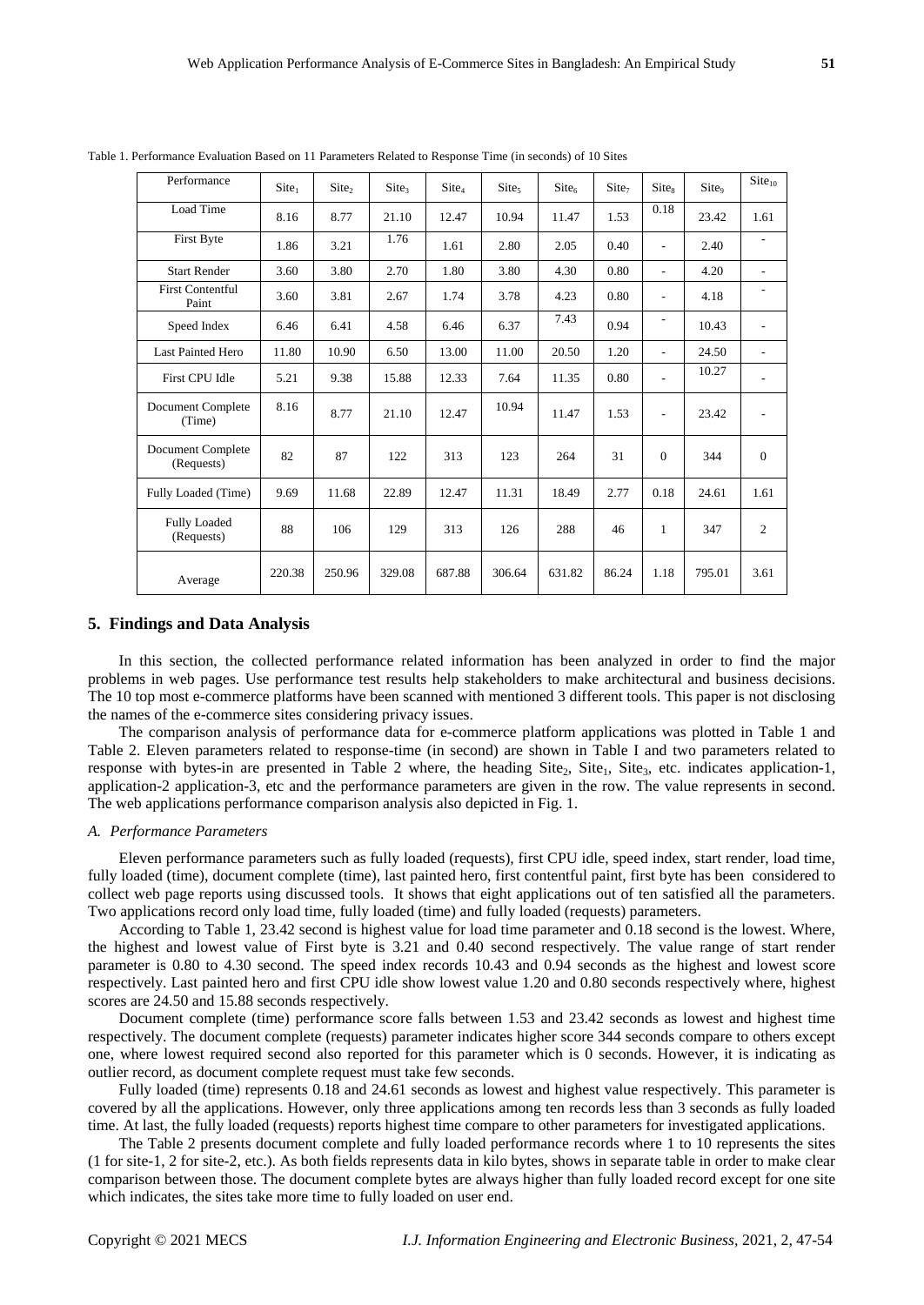The average score for each site shown in Table 1, where 1.18 shows as lowest value. However, that application did not covered by maximum parameters. The applications which records value for all parameters, the lowest time are 86.24 seconds. On the other hand, the highest average score is 795.01.

The numeric data in Table 1 and 2 was collected using WebPageTest, PageSpeed Insights and Gtmetrix tools. All 3 tools are reputed reliable for webpage performance testing. Even though, all tools does not produce results for all parameters. The results were measured with average value of each parameter. Also, for each parameter, the system runs 3 times and collected results. Then, the average of 3 results used a value for performance parameter to ensure accuracy. For example: Load time of Response-1 = 8.17, Response-2 = 8.14 and Response-3 = 8.15. And hence the Average is 8.16.

|                | Document Complete | <b>Fully Loaded</b> |  |  |  |
|----------------|-------------------|---------------------|--|--|--|
| <b>Sites</b>   | (Bytes In)        | (Bytes In)          |  |  |  |
| 1              | 2,017 KB          | 2,026 KB            |  |  |  |
| $\overline{c}$ | 1,554 KB          | 1,799 KB            |  |  |  |
| 3              | 1,793 KB          | 1,819 KB            |  |  |  |
| $\overline{4}$ | 3,599 KB          | 3,599 KB            |  |  |  |
| 5              | 3,301 KB          | 3,328 KB            |  |  |  |
| 6              | 5,330 KB          | 7,819 KB            |  |  |  |
| 7              | 342 KB            | 409 KB              |  |  |  |
| 8              | $0$ KB            | 3 KB                |  |  |  |
| 9              | 7,876 KB          | 7,879 KB            |  |  |  |
| 10             | 0 KB              | 2 KB                |  |  |  |

Table 2. Performance records (in bytes) Based on Document Complete and Fully Loaded Parameters

The web applications performance testing record has been depicted in Fig. 1, where apps and required time (in second) are shown vertically and horizontally respectively. The figure is representing ten sites with eleven performance parameters for each where, Site<sub>8</sub> and Site<sub>10</sub> does not show satisfactory scan record for analysis. Among the others, Site<sub>1</sub>, Site2, and Site<sub>7</sub> fall under medium range for required time (in second) at user end. However, Site<sub>4</sub>, Site<sub>6</sub> and Site<sub>9</sub> fall under high range for required responding time (in second) at user browsers.



Fig. 1. Comparative analysis of the parameters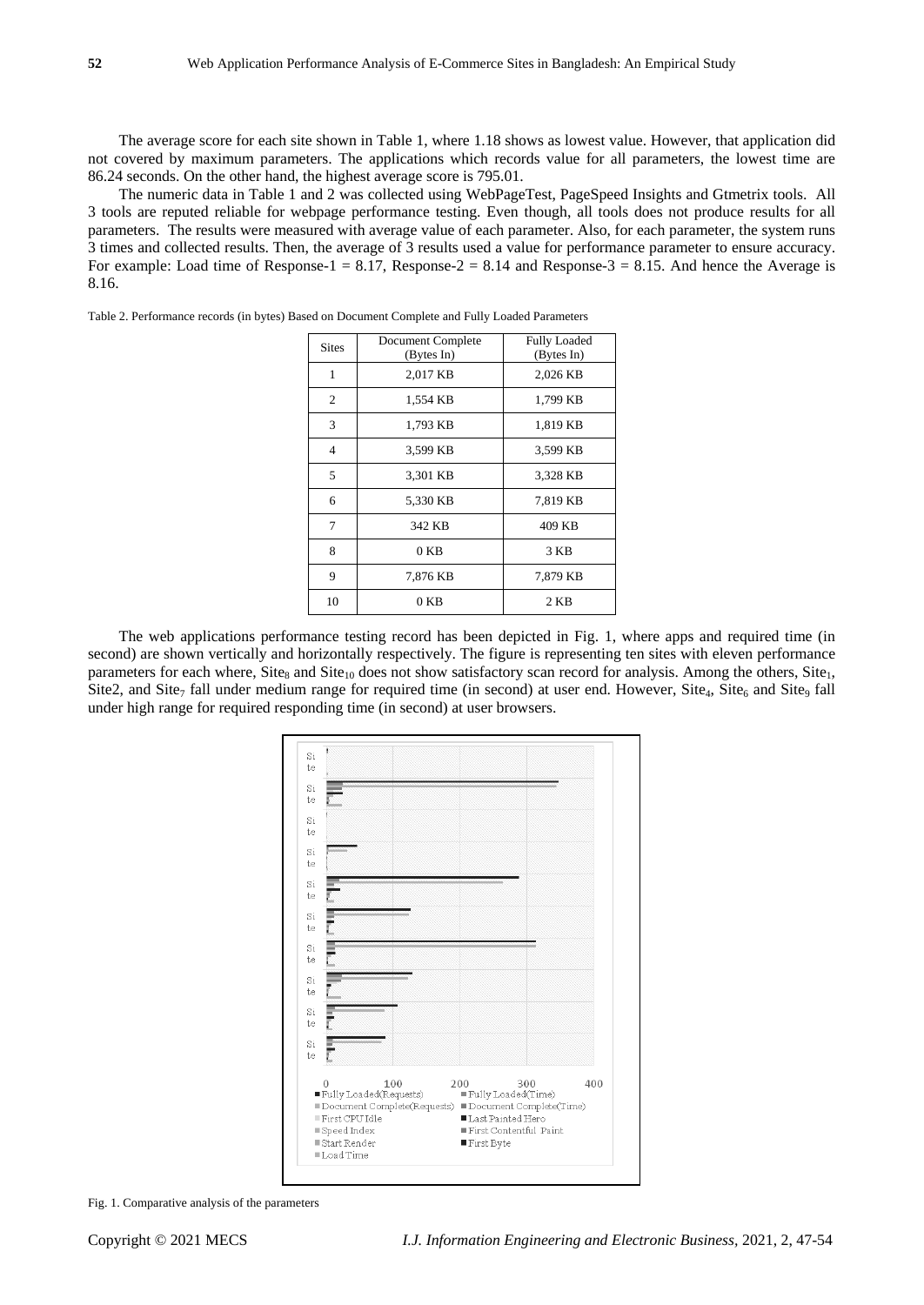According to Table 1, Table 2 and Fig. 1, it is clear that fully loaded (requests) and first CPU Idle response time is taking more for most of the tested applications where fully loaded (bytes-in) show more memory occupies compare to document complete (bytes-in). However, few applications development framework does not support for performance testing with available tools.

## **6. Conclusion**

E-commerce platforms are growing rapidly for its popularity in the Bangladesh using web based applications. The performance of an e-commerce application depends on the eleven parameters such as fully loaded (requests), first CPU idle, speed index, start render, load time, fully loaded (time), document complete (time), last painted hero, first contentful paint, and first byte which are calculated using response time (in second) and bytes-in. The customer satisfaction depends on applications' performance such as loading time, fully loaded (requests) etc. at end-user's browsers. This research investigated top ten e-commerce applications in Bangladesh to find out the user experiences considering eleven different parameters. According to the analysis of scanned data, the applications fall under three categories. First, the applications do not show satisfactory records to be analyzed. The second and third category applications required medium and high response time at user end respectively. And the fully loaded (requests)' and document complete (requests) parameters indicate highest required time at users-end, where maximum values are 347 and 344 seconds respectively. This research will try to develop an automated tool for measuring the performance of different ecommerce sits so that the developers and also the company can find the aspects where they have to focus to improve the performance of their sites.

### **References**

- [1] Dipika Kelkar, Kavita Kandalgaonkar, Analysis and Comparison of Performance Testing Tools, International Journal of Advanced Research in Computer Engineering & Technology (IJARCET), Volume 4 Issue 5, May 2015.
- [2] Martin Pinzger. "Automated Web Performance Analysis" Department of Telecooperation Johannes Kepler University Linz Austria, 978-1-4244-2188-6/08, page: 513-516, 2008.
- [3] Quanshu Zhou, Hairong Ye and Zuohua Ding. "Performance Analysis of Web Applications Based on User Navigation" 2012 International Conference on Applied Physics and Industrial Engineering. Page: 1319 – 1328, 2012.
- [4] Yu Yao and Jie Xia. "Analysis and Research on the Performance Optimization of Web Application System in High Concurrency Environment", Information Technology, [Networking,](https://ieeexplore.ieee.org/xpl/conhome/7553039/proceeding) Electronic and Automation Control Conference, IEEE, page 321-326, 2016.
- [5] Divya Saharan, Yogesh Kumar, Dr. Rahul Rishi, "Analytical Study and Implementation of Web Performance Testing Tools" International Conference on Recent Innovations in Electrical, Electronics & Communication Engineering (ICRIEECE), page: 2370-2377, 2018.
- [6] Md. Abdur Rahman, Mahfida Amjad, Byezid Ahmed, Md. Saeed Siddik. "Analyzing Web Application Vulnerabilities: An Empirical Study on E-Commerce Sector in Bangladesh", International Conference on Computing Advancements, ICCA 2020, Page: 10–12, 2020.
- [7] Web Page test documentation, https://sites.google.com/a/webpagetest.org/docs/usingwebpagetest/metrics?fbclid=IwAR1aGCPW3sV-NCyB72pVbCeWzt2jQQB8fANfdweXKNJzwW7i4rxn4k68xmY
- [8] Google's Page Speed insights tool, [https://www.semrush.com/blog/how-to-improve-your-google-pagespeed-insights](https://www.semrush.com/blog/how-to-improve-your-google-pagespeed-insights-score/?fbclid=IwAR3-JtpQFQ6HBZLEKHUw9nKBwSMUjvyrt1YwzfHmTPzNgTwdksfNchElldk)[score/?fbclid=IwAR3-JtpQFQ6HBZLEKHUw9nKBwSMUjvyrt1YwzfHmTPzNgTwdksfNchElldk.](https://www.semrush.com/blog/how-to-improve-your-google-pagespeed-insights-score/?fbclid=IwAR3-JtpQFQ6HBZLEKHUw9nKBwSMUjvyrt1YwzfHmTPzNgTwdksfNchElldk)
- [9] Lubos Kmetko, Do Intro Animations Affect Perceived Performance? [https://www.xfive.co/blog/intro-animations-perceived](https://www.xfive.co/blog/intro-animations-perceived-performance/)[performance/](https://www.xfive.co/blog/intro-animations-perceived-performance/)
- [10] Snigdha Athaiya, "Inferring Page Models for Web Application Analysis", Association for Computing Machinery, ACM, page: 10–14, 2017.
- [11] Igor Jugo, Dragutin Kermek, Ana Meštrović, "Analysis and Evaluation of Web Application Performance Enhancement Techniques", International Conference on Web [Engineering,](https://link.springer.com/conference/icwe) ICWE, July 2014.
- [12] Amira Ali, Nagwa Badr, "Performance Testing as a Service for Web Applications", IEEE Seventh international Conference on intelligent Computing and information Systems (ICICIS' 15), 2015.
- [13] Johanes, Fernandes Andry , Kevin Christianto, Fuji Rahayu Wilujeng, "Using Webqual 4.0 and Importance Performance Analysis to Evaluate E-Commerce Website", Journal of Information Systems Engineering and Business Intelligence, page: 23- 31, 2019.
- [14] Xian Jun Hong, Hyun Sik Yang, Young Han Kim. "Performance Analysis of RESTful API and RabbitMQ for Microservice Web Application", International Conference on Information and [Communication](https://ieeexplore.ieee.org/xpl/conhome/8509497/proceeding) Technology Convergence (ICTC), Page: 257- 259, 2018.
- [15] K. N. Goh , Y.Y. Chen , F.W. Lai , S.C. DaudandA. Sivaji, S.T.Soo, "A Comparison of Usability Testing Methods for an Ecomerce Website: A Case Study On A Malaysia Online Gift Shop", 10th [International](https://ieeexplore.ieee.org/xpl/conhome/6596011/proceeding) Conference on Information Technology: New [Generations,](https://ieeexplore.ieee.org/xpl/conhome/6596011/proceeding) Page: 143-150, 2013.